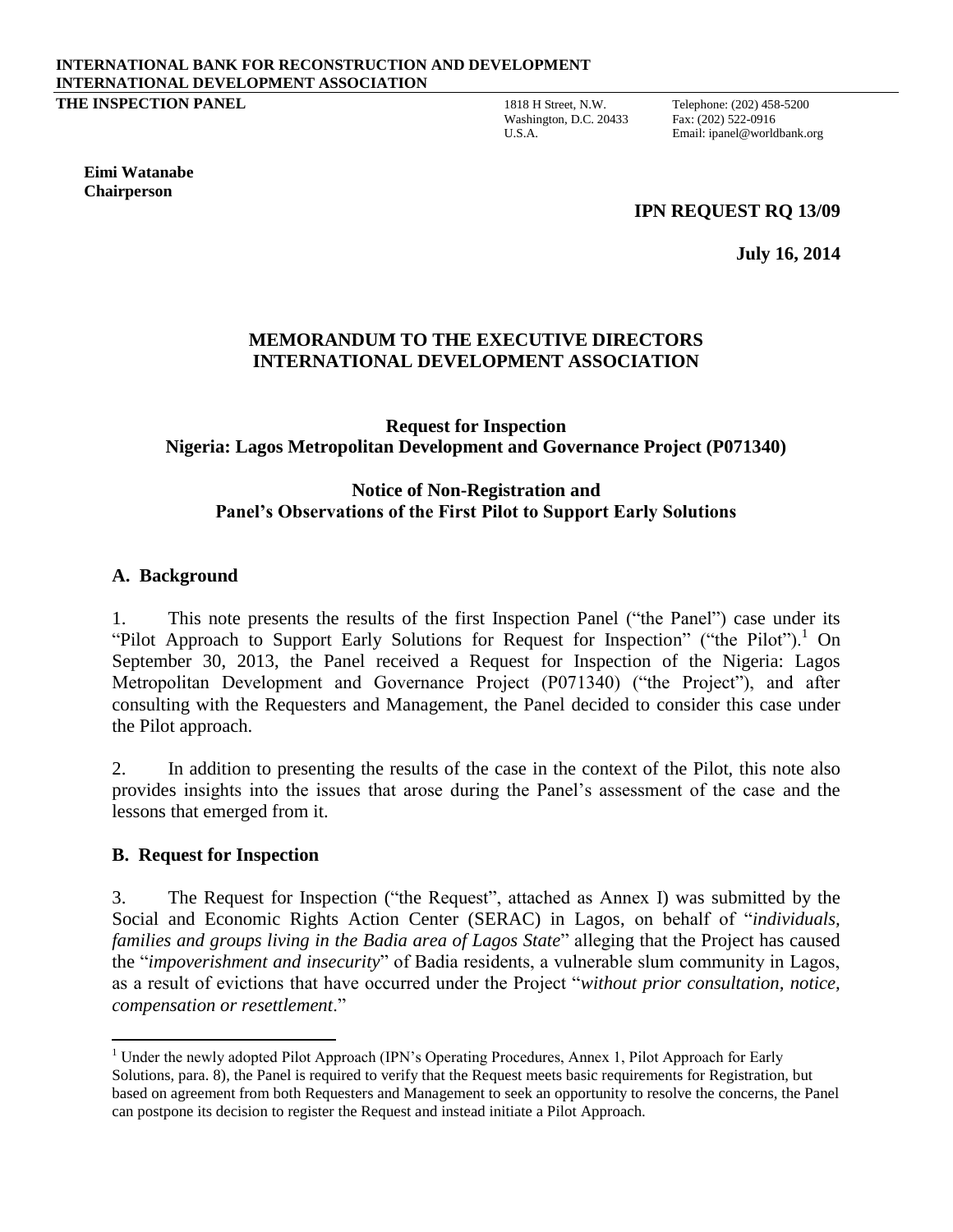4. The Requesters believe that they have suffered serious harm as a result of actions and omissions of the World Bank. They state that the Bank is "*clearly obliged to ensure that the project is implemented in accordance with its own Operational Policies and to hold Lagos State to its commitments under the LMDGP Project Agreement*." Specifically, the Requesters state that on March 6, 2012, over 100 structures in Badia were demolished to make way for the construction of a drainage canal built as part of the Project and that a retroactive Resettlement Action Plan ("RAP"), completed in December 2012, provided minimal financial assistance to 124 Project Affected people ("PAPs") which was "*insufficient to offset the harms suffered, especially in light of the delay of nearly nine months.*"

5. They add that on February 23, 2013, again, hundreds of structures were demolished in the area of Badia East immediately adjoining the canal mentioned above, forcefully evicting about 9.000 inhabitants.<sup>2</sup> According to the Requesters, both incidences occurred without prior consultation, notice, compensation or resettlement and resulted in their further impoverishment.

6. They also add that since February 23, 2013, no relief or emergency aid measures have been provided to mitigate the extreme suffering of thousands of affected people. The Request refers to a number of interactions in which these concerns have been raised with World Bank representatives between March 2012 and July 2013.

# **C. Project**

 $\overline{\phantom{a}}$ 

7. The Project's development objective (PDO) was to increase sustainable access to basic urban services through investments in critical infrastructure. The Project was approved by the Bank's Board on July 6, 2006. The Project was restructured on July 5, 2011, the PDO was not changed, although some activities under the Project components and results framework were revised. The Project closed on September 30, 2013.

8. The Request relates to two sub-components A.1 and A.2 of the Project. Sub-component A.1 focused on building the capacity of the Lagos State Urban Renewal Authority to assess, develop, plan and coordinate the execution of a city-wide upgrading program, through the execution of the upgrading subprojects in nine of the largest slums identified in 1995 (Agege, Ajegunle, Amukoko, Badia , Iwaya, Makoko, Ilaje, Bariga, Ijeshatedo/Itire). Sub-component A.2 planned to develop a long-term technical solution to flooding, including building the highest priority civil works investments to mitigate flooding, the establishment of an efficient Geographic Information Systems database management, a rational reassessment of drain designs to develop a prioritized construction program, a deferred maintenance program to clear the large volumes of solid waste, silt, and vegetation built up over the years, the development of a routine maintenance program to mitigate the extensive flooding that annually plagues the city, the provision of technical assistance and training for the Office of Drainage Services, and conflict mitigation.

<sup>&</sup>lt;sup>2</sup> The Panel was informed that some of the evicted families or their forefathers had been allocated land and relocated to Badia by the Federal Government from the location taken decades ago by the Federal Government to construct the current National Theatre. While these families do not have a Certificate of Occupation, they possess Letters of Allotment issued by the Federal Government, and on that basis, are contesting their eviction through the national courts.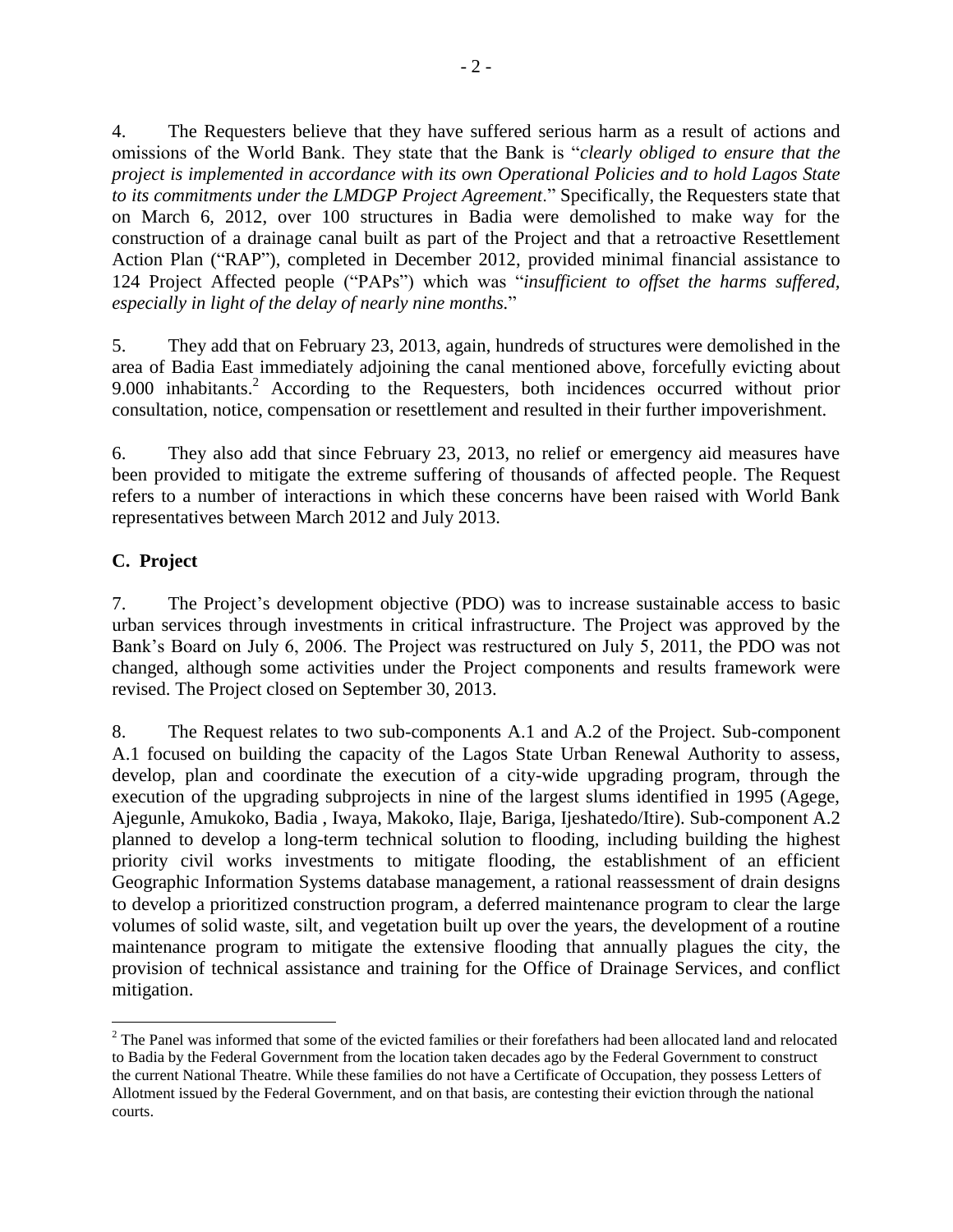## **D. Notice of Receipt, Adoption of the Pilot Approach, and Panel Interim Note**

9. At the time of receipt of the Request, the Requesters informed the Panel that their key concern was to ensure that a retroactive RAP relating to the 2013 evictions would be finalized, funded and properly implemented. The Panel's initial review established that the Request met the admissibility criteria. On October 31, 2013, Bank Management in turn provided the Panel with an Action Plan (Annex II). The note included actions to address the concerns of the Requesters and a timeline for implementation of compensation payments.

10. The Requesters agreed to the Action Plan provided that: (i) the 2012 RAP, prepared after the evictions of March 2012, is disclosed; (ii) the most recent revision of the 2013 RAP (or addendum to the 2012 RAP as was originally indicated), is disclosed along with related documents; and (iii) a clarification about the timetable for the setting up of the grievance mechanism. The Requesters indicated to the Panel that they expected no fewer than 350 people who may have been wrongfully left out of the list of affected people eligible for compensation to be submitting grievances. The Panel communicated to Management these three important points needed for effective engagement and dialogue. Management acknowledged these points.

11. In taking the decision to apply the Pilot approach, the Panel took into consideration the following factors:

- (a) The criteria for undertaking the Pilot Approach were fully met, namely;
	- the issue of concern being raised is specific and focused in nature;
	- availability of a time-bound Management Action Plan to resolve problems, with Management's commitment of financial and supervision resources until the completion of the Action Plan; and,
	- the agreement of Requesters and Management to pursue this course of action.
- (b) The urgency of the situation and the need for compensation, given that 9,000 destitute persons evicted from their homes had not yet received any monetary compensation; and,
- (c) The possibility of ensuring prompt payment of the compensation to the evicted persons through intensive deployment of the Project's financial and staff resources and Management's continued supervision, even though the Project had already closed.

12. The Panel thus informed the Board of Executive Directors on November 11, 2013 through a "Notice of Receipt of Request" that in accordance with the steps set out in the Pilot approach, it would ask the Requesters and Management to engage in direct dialogue on these matters, and to keep it updated on progress in addressing the concerns of the Requesters. In line with the Pilot approach, the Requesters retained the right at any time to declare their nonsatisfaction and request the Panel to register their Request.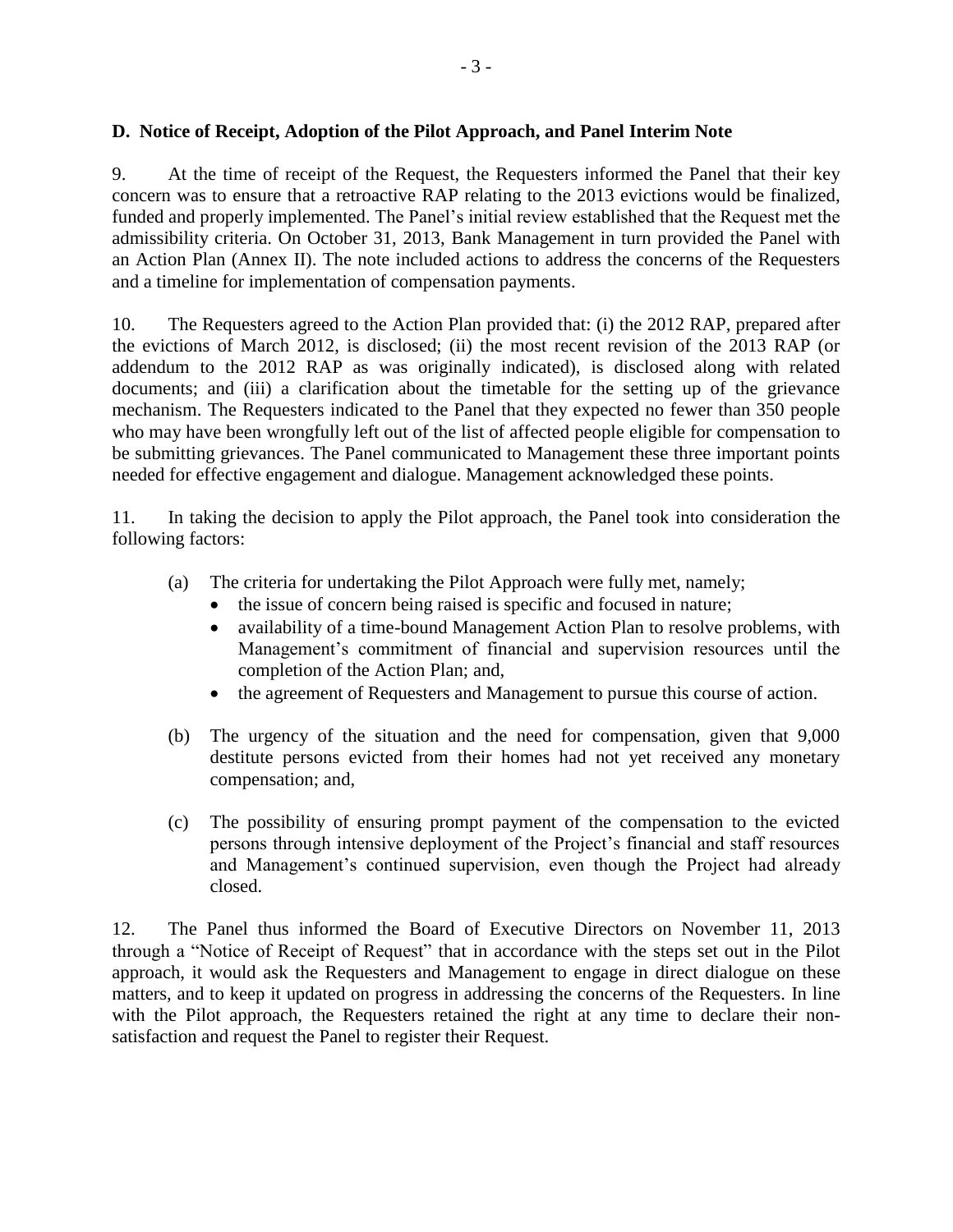13. On March 20, 2014, the Panel informed the Board in an Interim Note that the agreed actions were still being implemented, $3$  and that Requesters and Management were continuing their engagement with each other and with the authorities to resolve the outstanding issues. The Panel also informed the Board that Management expected the majority of the affected people to receive compensation by the end of April 2014, and that an effective grievance process would be in place to properly address residual claims. The Panel informed the Board that it would wait for the implementation of these actions, and would convey its decision by May 2014.

# **E. Site Visit**

l

14. In order to assess the progress achieved under the Pilot, a Panel team consisting of Chairperson Eimi Watanabe, Panel Member Gonzalo Castro de la Mata, then Acting Executive Secretary Dilek Barlas, and Senior Operations Officer Serge Selwan visited Lagos and Abuja between May 27 and May 30, 2014.

15. The team met with the Requesters, their Representative (SERAC), and 6 out of 8 of the designated community representatives. 4 SERAC and the community representatives also guided the team through a site visit and a meeting with approximately 80 additional residents of Badia East. The team was also received by officials of the Lagos State Government including the Attorney General, the members of the inter-departmental Technical Committee constituted for the purpose of resolving the Badia evictions, and officials of the Lagos Community Mediation Centers (CMC), in operation since 1999 and which act as the Grievance Redress Mechanism (GRM) for the purposes of the Pilot. In Abuja, the team met with the Director of the International Economic Relations Department of the Federal Ministry of Finance, and the World Bank staff.

16. The meetings with SERAC and community representatives in the SERAC office and the visit to the Badia East community, lasting the entire day, gave the Panel an opportunity for formal as well as more informal interaction with SERAC and community representatives and members, and the Panel was able to observe the confidence that the community representatives placed on SERAC.

17. The Panel wishes to express its gratitude to all of the above people who generously allocated their time and provided detailed information during the meetings, site visit and through other means. The Panel also wishes to record its appreciation to Management, who has kept the Panel informed during this process, responded immediately to requests for information, and made excellent arrangements for the Panel's visit.

<sup>3</sup> Communication dated January 28, 2014, from SERAC to the World Bank to "*formally convey our no-objection to the compensation package as proposed by the Lagos State Government and accepted by the Badia East community's representatives*."

<sup>&</sup>lt;sup>4</sup> The other two representatives were not available that day because of personal commitments.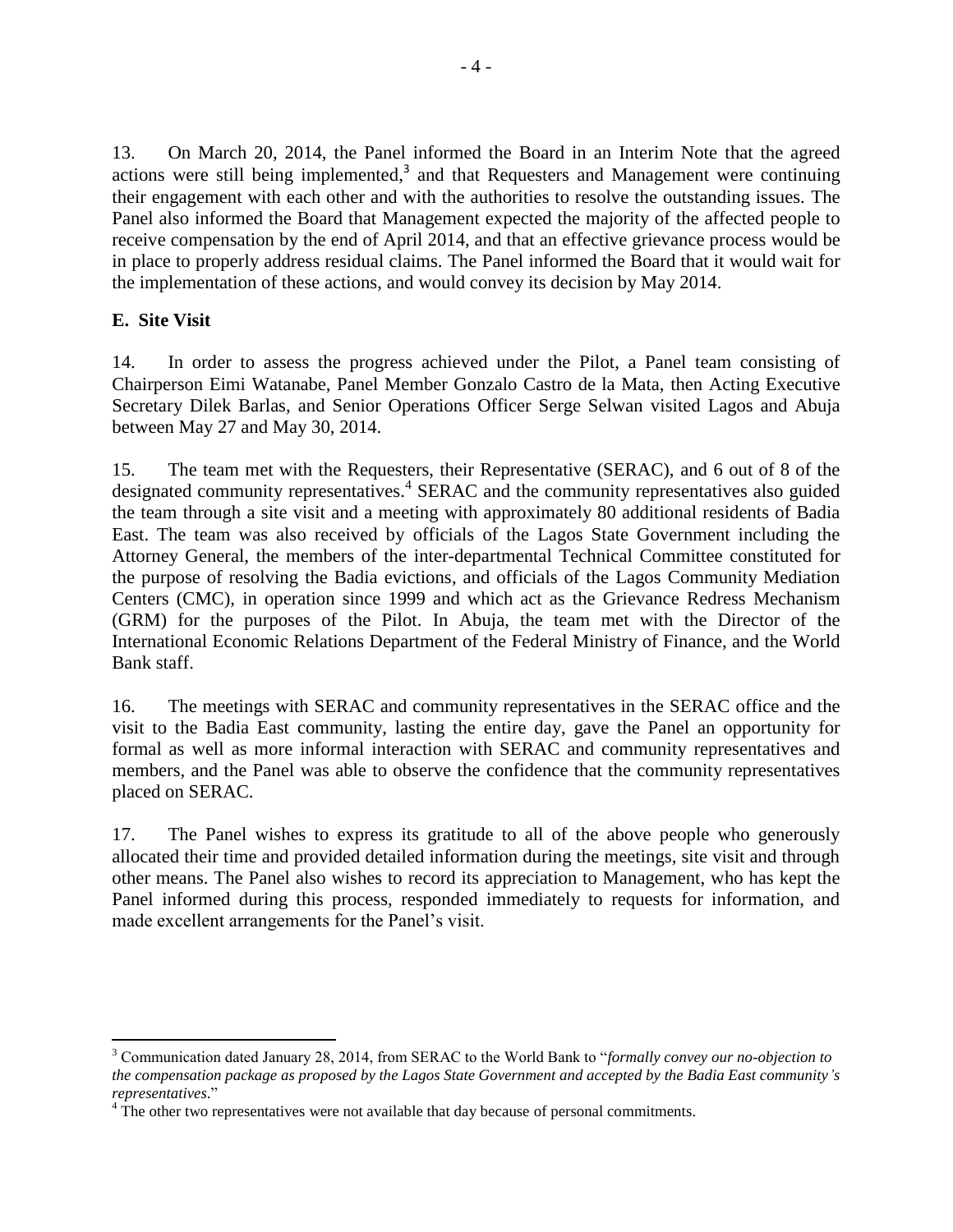#### **F. Events since the 2013 February Demolitions**

18. According to the Project's Implementation Completion Report (ICR),<sup>5</sup> following the February demolitions the Bank advised the Government of Lagos State to adopt and apply the provisions of the Project Resettlement Policy Framework (RPF). In its meetings with the Lagos Government, the Panel learned that a Technical Committee consisting of representatives of relevant Government departments was inaugurated in June 2013 to prepare and implement a RAP based on the RPF. The Committee held a meeting with affected people in early July 2013, and later requested the two communities of Badia East (Ajeromi and Oke Ilu-Eri) to select four representatives each. These eight community representatives then submitted lists of affected people to the Technical Committee, which became the baseline data for the RAP.

19. The community representatives and the Technical Committee interacted on the compensation amounts between September and December of 2013, which were later approved by the Lagos Government Executive Council. These amounts were agreed by the community representatives on December 30, 2013. On February 21, 2014, the Lagos State Government informed the general public through a newspaper that the RAP for the Badia East community designed specifically for the February 2013 evictions would be disclosed at the Local Council Development Area. The RAP was made available for 21 days in hard copy and was also disclosed on the website of the Lagos State Government. Following disclosure, the Lagos Government started compensation payments. The Panel learned that the beneficiary information forms used by the Lagos State Government to process claims included a clause through which acceptance of the payments represent a renunciation of any future claims related to the evictions.

20. On March 8, 2014, the Panel was informed by Management of a delay in compensation payments due to the inability of certain affected people to provide State-issued identification cards. Management also informed the Panel that the Attorney General of the Lagos State Government requested the Lagos State Resident Registration Agency to issue identification cards to the affected people; in cases where some were unable to provide any form of identification, their compensation payments would be processed on the basis of affidavits from any recognized community leaders or members. Management also informed the Panel that the Technical Committee would continue to address unresolved claims, including approximately 140 tenants identified by SERAC that were earlier omitted from the main list.

21. On April 24, 2014, Management informed the Panel that as of April 11, 2014, out of a total of 1,933 tenants, 1,554 had received their compensation payments (i.e., 80%), while another 214 were cleared for payment, and an additional 63 tenants who had claimed to have been omitted from the original list, had also been cleared and paid compensation. Furthermore, Management informed the Panel that community representatives contacted by a Bank mission had expressed satisfaction and confirmed that most of the omitted affected people were included under the GRM; efforts were also ongoing to identify and validate any other affected people who may have been omitted by the GRM. Management also informed the Panel that by April 28, 2014, the Technical Committee would submit a time bound action plan for the completion of the RAP implementation and would start providing the Bank with a monthly progress report on its

<sup>&</sup>lt;sup>5</sup> Implementation Completion and Results Report, Lagos Metropolitan Development and Governance Project, dated March 24, 2014.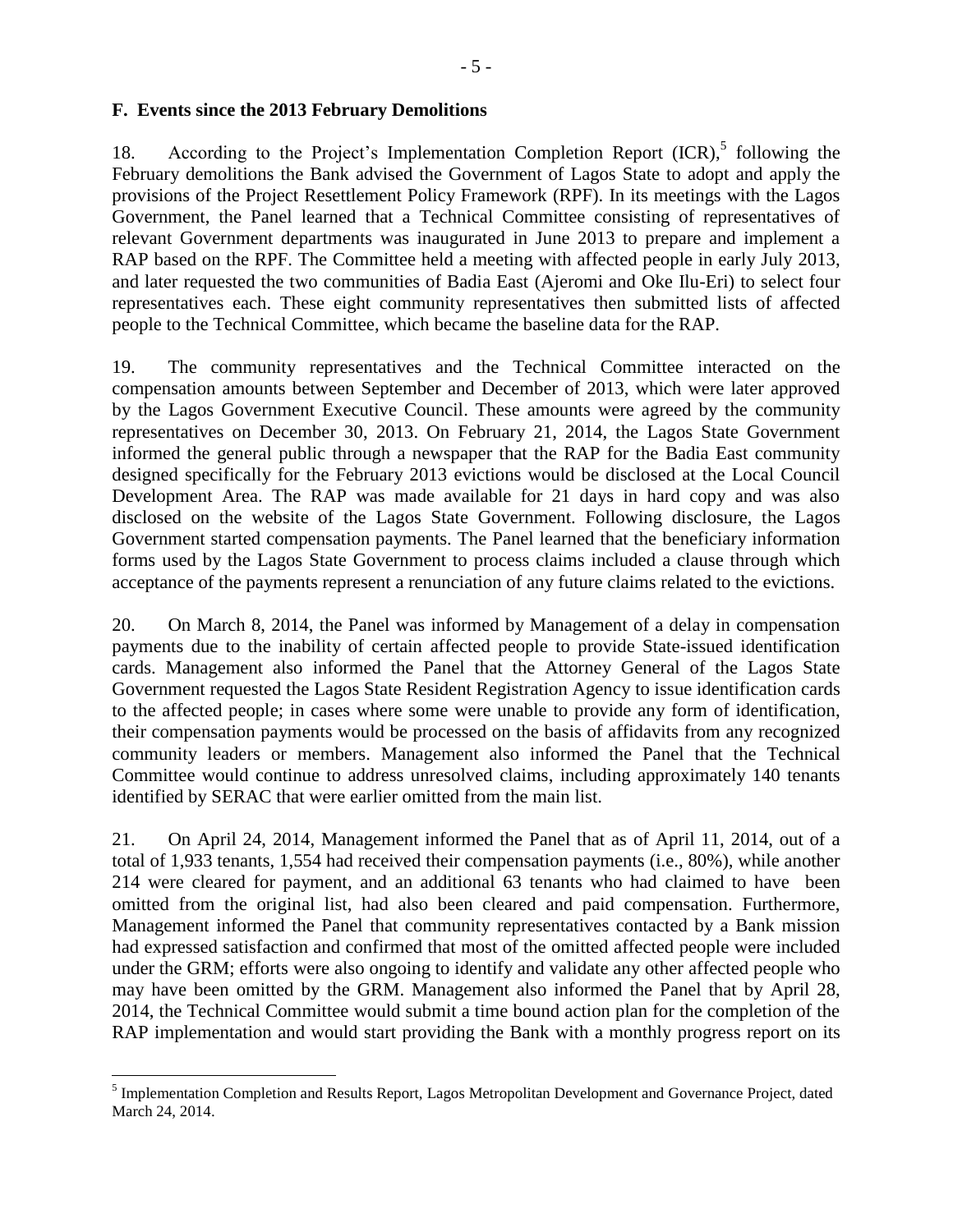implementation. Management further informed the Panel that the Lagos State Government would provide training opportunities at the State Vocational centers for PAPs as part of livelihood restoration and that the Technical Committee would sensitize those interested on the procedures for accessing these opportunities.

22. Following Management's communication, the Panel contacted SERAC to confirm the information it had received. On the same day, SERAC confirmed that there was a marked improvement in terms of compensation payments being made to affected people. However, SERAC was unable to provide an exact figure, stating that they were not being kept fully informed of the numbers of affected people paid. Concerning the GRM, SERAC confirmed that it was in place. During its visit to Lagos, the Panel met representatives from the CMC, which was functioning as a grievance mechanism in the context of the Pilot. As such, it was intended that CMC receive and attempt to resolve complaints from identified claimants that have not yet received payment. The CMC was expected to direct any new claimants that have not been verified to the Technical Committee.

23. The information received by the Panel from Management on June 27, 2014, indicated that a majority of the affected people on the original list [have/had] received their compensation payments. Management also indicated that they received complaints from [community members and] SERAC regarding 126 structure owners (100 large and 26 medium) whom are yet to receive payments despite being cleared and processed. Management noted that the Project Finance Management Unit, with the support of Bank's financial management mission, is reviewing the financial transaction process to understand the constraints and to establish measures to clear the pending payments. Furthermore, Management included next steps to expedite the process for resolving all pending cases and bringing the RAP to a successful close.

24. On July 2, 2014, the Panel received a letter signed by two of the original three Requesters,<sup>6</sup> stating that instead of SERAC, they were now designating a Barrister to represent them, and that they now wished the case to be registered. On July 11, the Panel received a communication from the Barrister, outlining their reasoning for requesting the Panel to register the Request (Annex III).

25. On July 8, the Panel received a communication from SERAC conveying "*the Badia East community's expression of satisfaction with the implementation of the Resettlement Action Plan for Badia East thus far*," and their "*expression of satisfaction with the pilot process of the World Bank Inspection Panel*." They state also that although there are outstanding commitments to be met under the RAP, the community is satisfied with the seriousness that the Lagos state government and the Bank Management have demonstrated towards resolving outstanding issues arising from the February 13, 2013, forced eviction in Badia East. Attached to this communication was a letter signed by five community representatives and the third Requester, indicating their "*wish to state categorically that the intents of the letter* (in reference to the letter dated July 2, designating the Barrister as representative) *did not emanate from our community as there was no consultation whatsoever with stakeholders before such representation was made and as such we disassociate ourselves from same"* (Annex IV).

 $6$  One of whom is a community representative.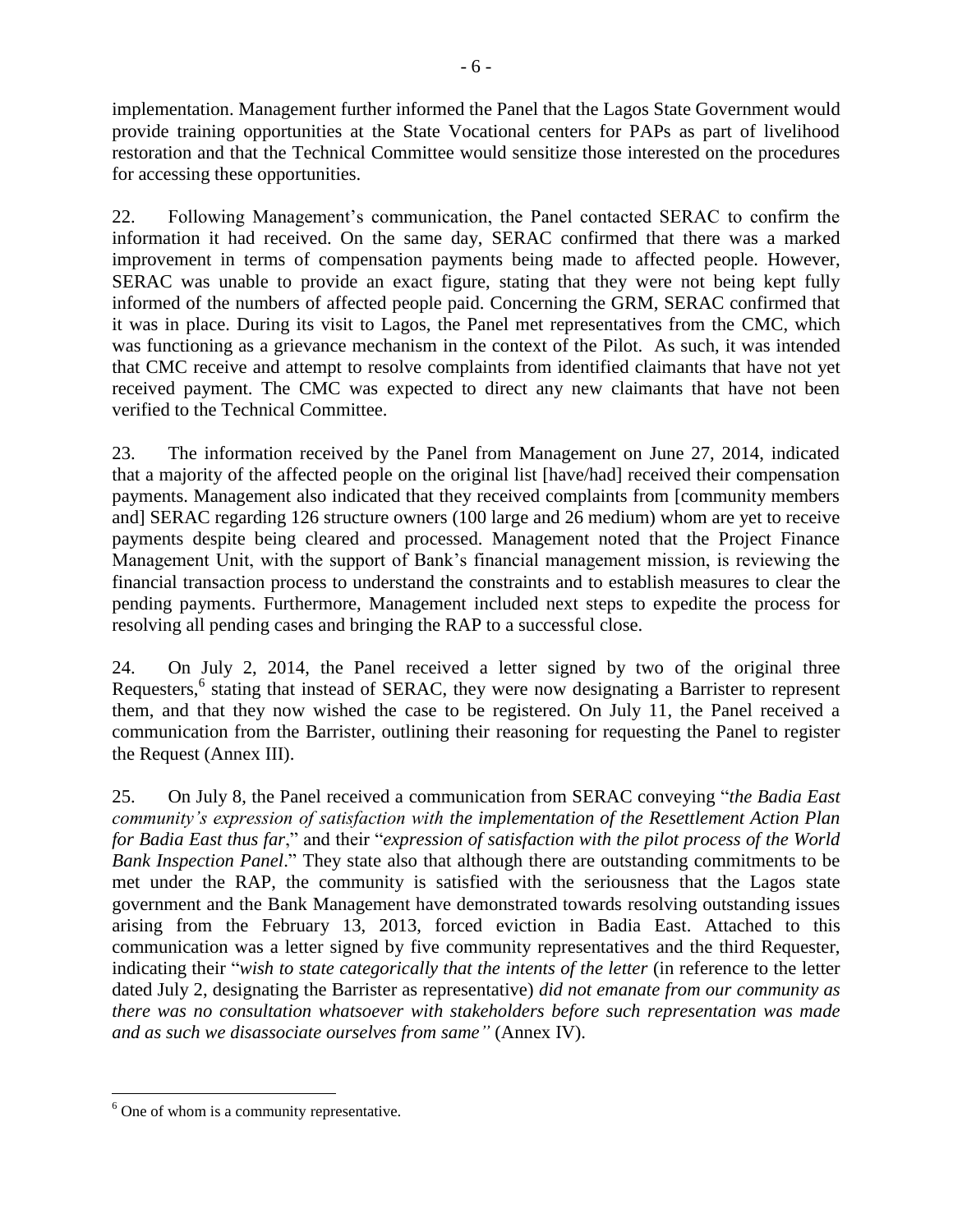26. On July 14, 2014, the Panel received a communication from Management, with a commitment of actions to complete the outstanding issues, including (i) the processing of all project affected people who are yet to be cleared for payment (July 9-11); (ii) the resolution of all outstanding grievances (July 14-25); (iii) ascertaining prompt follow-up of names cleared for payment and full monitoring to enable payment to all respective beneficiaries (by end of July); (iv) allow participation in vocational training opportunities in 17 centers across Lagos State (August 1-18); and, (v) ensure a final report is prepared by the Technical Committee with the help of the CMC and Project Financial Management Unit (August 18-31) (Annex V). Management further committed to maintain oversight and submit a report to the Board of Executive Directors by the full conclusion of the payments and final RAP implementation.

### **G. Panel's Observations Regarding the Evictions and Further Actions by Management**

27. The Panel makes the following observations based on its interactions with the community representatives, Requesters and their representatives, Government officials, Bank Management, the Panel's observations from the site visit, and its review of correspondence and additional information. Although the Panel did not conduct an investigation or attempted to review Management's compliance or otherwise with applicable Bank Policies and Procedures, it notes the following regarding the results of the Pilot, as well as the process itself.

- (a) The evictions in Badia East resulted in very serious harm to thousands of people who lost their homes and belongings overnight and with little or no warning. These people are among the poorest citizens of the State of Lagos, and lack the capacity to effectively complain or seek redress from government authorities. Furthermore, their condition after the evictions was desperate.
- (b) The Panel recognizes the efforts and accomplishments of the Bank throughout the implementation of the Pilot process to ensure that funds were disbursed in a speedy manner to affected people. Management deployed resources, and significant supervision attention to implement an Action Plan that has so far resulted in approximately 84.3% of the affected people being paid, with an additional 5% cleared for payment. These actions have provided important relief to most of the people that were evicted.
- (c) In the words of the Requesters representative (SERAC), the compensation payments may not have materialized without the Pilot. SERAC expressed their recognition of the effectiveness of the Pilot process in providing compensation payments to the affected community in a relatively short time compared to a full investigation. As noted below, SERAC, in 1998, presented the Panel an earlier Request for Inspection relating to another Bank-financed Project.
- (d) Nonetheless, a major shortcoming of the implementation process has been that the RAP was prepared and implemented ex-post ("retroactively"). While the 2012 evictions took place for drainage works under the Project, the Panel understands that the 2013 Badia demolitions were not part of a planned resettlement activity under the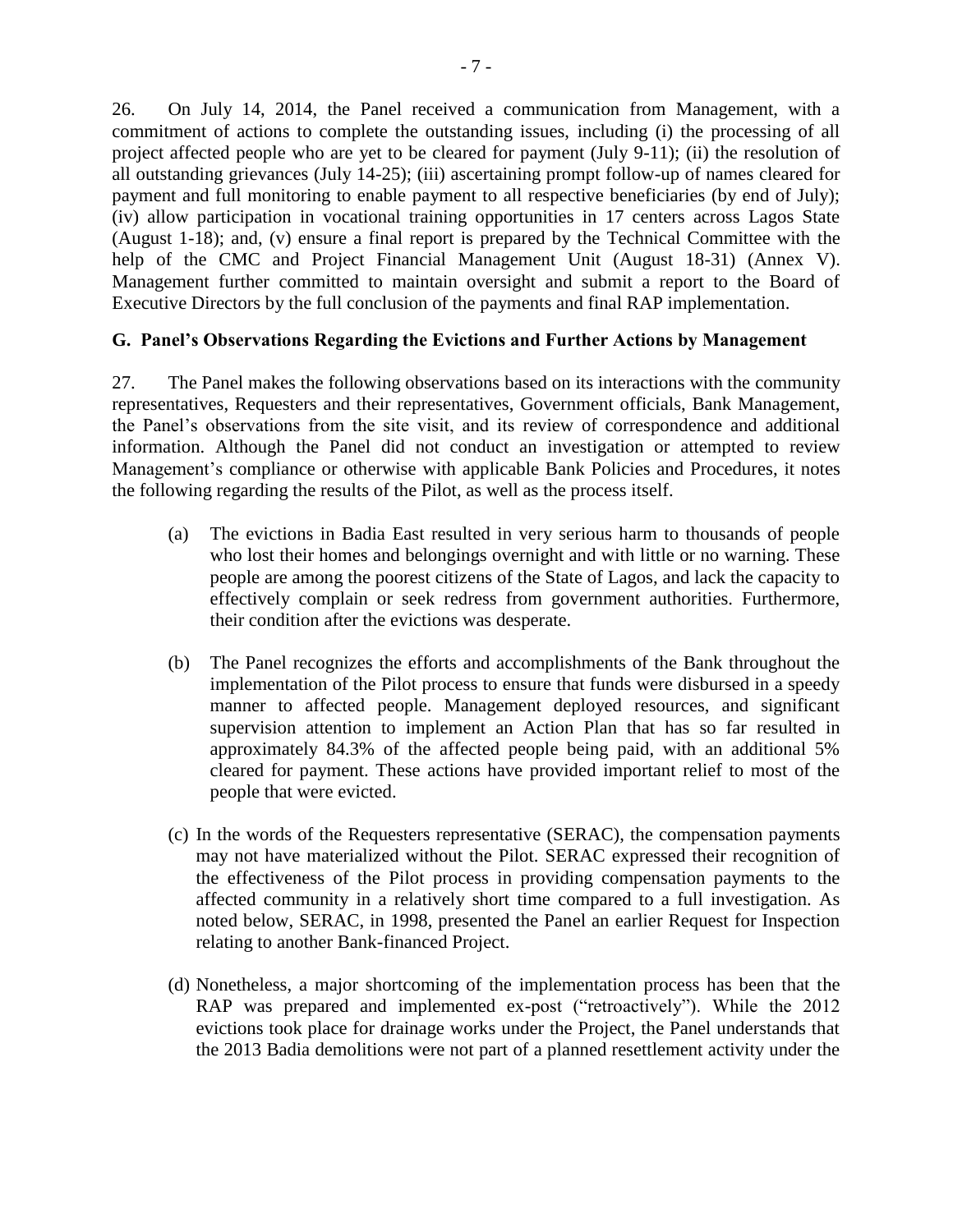Project. Under the provisions of the Financing Agreement,<sup>7</sup> however, for both the 2012 and 2013 evictions, the process should have followed the principles of the Policy on Involuntary Resettlement (see below).

- (e) The retroactive nature of the RAP implied that no socio-economic studies were conducted with the involvement of potentially affected people, which should have included the results of a survey listing the occupants of the affected areas and the standard characteristics of the households to be resettled, in addition to the baseline information on their livelihoods or standards of living. The lack of such a survey made it challenging for legitimate claimants to stake their claims when they had lost proper identification; likewise, it also made it difficult to separate legitimate claimants from those that attempted to take advantage of the situation by claiming payments to which they were not entitled.
- (f) This retroactive RAP process also meant that prior consultation on resettlement was entirely lacking, and the process of communities being consulted through selected community representatives took place only after the RAP document was being prepared. After the evictions, it is not surprising that many people had to leave Badia East and immediately seek alternatives for housing and jobs elsewhere. Identifying and consulting affected people under these circumstances proved extremely challenging.
- (g) Furthermore, without a proper baseline it is very difficult to assess whether or not the payments received are fair and sufficient to restore the livelihoods of affected people as mandated in Bank Policy. Many of the affected people interviewed by the Panel in Badia East complained that payments were totally insufficient for them to restore their previous livelihoods. On the other hand, the Bank engaged two independent experts specifically to determine proper compensation amounts based on current market rates, and advised the Government accordingly.
- (h) A key shortcoming in the implementation of this Project may have emanated from the contradiction between OP 4.12, Bank Policy on Involuntary Resettlement and state legislation. Bank Policy on Involuntary Resettlement, in paragraphs 15 and 16 recognizes the eligibility for benefits of displaced persons "*who have no recognizable legal right or claim to the land they are occupying*," but are given "*resettlement assistance in lieu of compensation for the land they occupy, and other assistance, as necessary to achieve the objectives set out in this policy*." This is in contrast to the legislation of the State of Lagos, which considers anyone without a legal title to land as a squatter, and as a result would not have rights to compensation.

According to the ICR,<sup>8</sup> "*there were material differences about the principles of the RPF. The State was uninterested to apply these principles on a large scale and in a slum setting. Even though compliance with OP 4.12 was achieved under parallel Bank projects (within the transport portfolio for instance), material differences* 

<sup>&</sup>lt;sup>7</sup> Financing Agreement, Lagos Metropolitan Development and Governance Project, Credit Number 4219 UNI,

between the Federal Republic of Nigeria and the International Development Association, dated July 31, 2006.

 $<sup>8</sup>$  ICR, para. 40.</sup>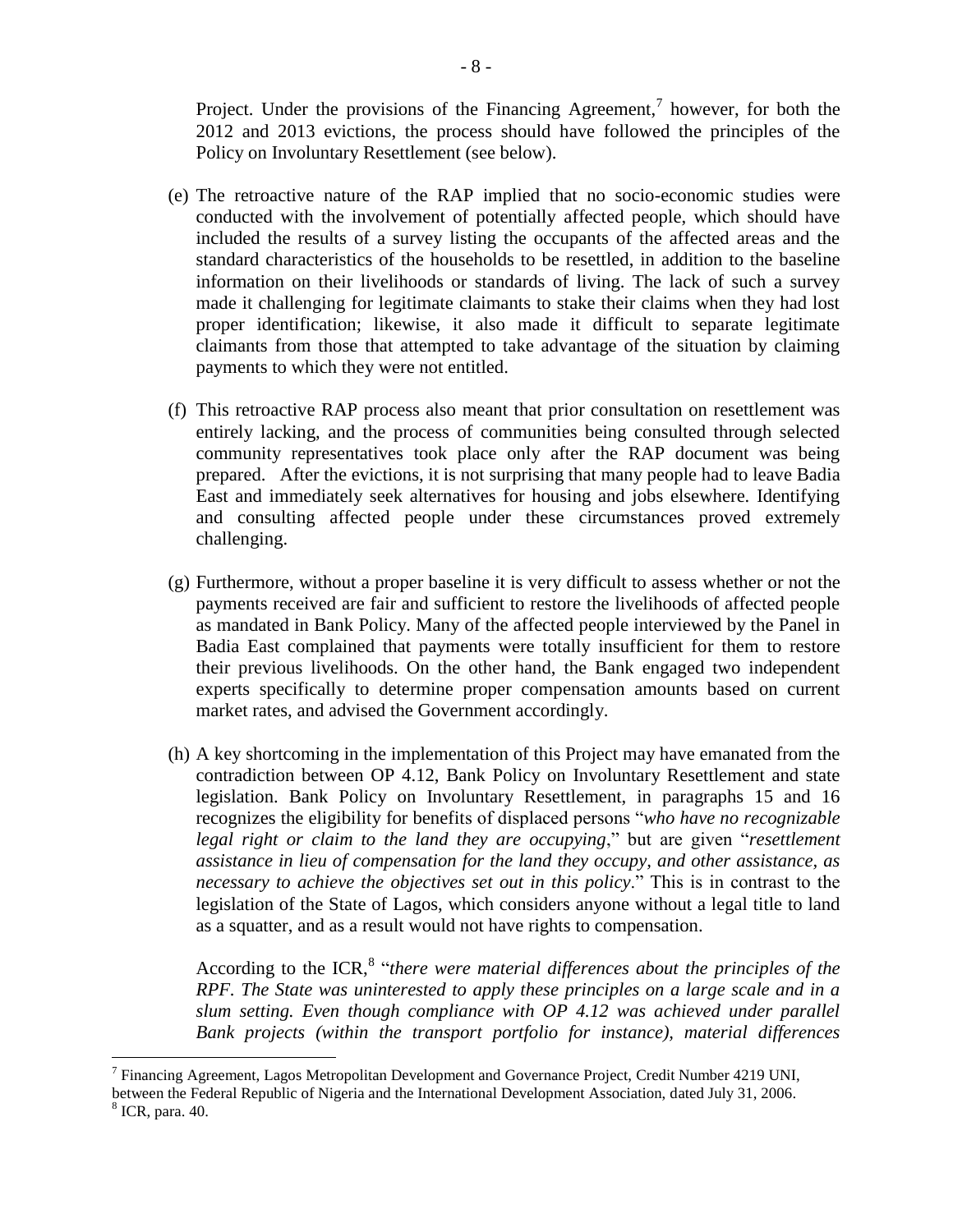*remained with the LMDGP and related to the notion of informality among poor and low-income squatters, many of which* [were] *migrants. While technical solutions could have been found to substantially limit the number of potential Project Affected people (PAPs) under the draining component, it appears that the State was uninterested to explore them. This could have been a function of the increase in own resources allowing the State to finance draining works itself or fundamental policy difference about OP 4.12 in a slum setting.*"

These divergent views resulted in a situation in which the proper implementation of safeguard provisions became very challenging from the start of the Project. The ICR notes that even after restructuring "*works have proceeded and triggered demolition in several cases without prior RAPs*." 9 This led to the Bank taking the decision in July 2012 to suspend all activities related to new sub-projects until an action plan to redress the situation was put in place.

(i) The Panel notes the incidences of past forceful evictions of slum dwellers in Lagos, including the forceful eviction of some 2,000 slum residents under the Drainage and Sanitation Project for which the Panel received a Request for Inspection in 1998. This may be partially the context in which the Financing Agreement for the current Project included a provision stating that "*the Recipient shall cause the Project Implementing Entity to carry out city wide upgrading programs in accordance with acceptable principles including those of the Resettlement Action Plan (RAP)*."<sup>10</sup> Accordingly, the Lagos State Government committed, under the Financing Agreement, to abide by the principles of the Bank Policy on Involuntary Resettlement. Pursuant to the Bank's policies (OP/BP 13.05 Policy on Supervision and OP/BP 10.00 Policy on Investment Project Financing), Management needs to ascertain that the Borrower is carrying out the Project activities in accordance with the Financing Agreement. The Panel also notes that the above noted obligation under the Financing Agreement continues until the repayment of the Credit.

While the Panel commends Management's intent to provide proper protection to involuntarily resettled people due to all city wide upgrading activities in Lagos through the inclusion of the above covenant in the Financing Agreement, given the potentially enormous numbers that may be involved and the complexity of resettlement actions, the past instances of forceful resettlement, and continued instances of demolitions under this Project, it is the Panel's view that the enforcement of such a provision would have required substantive supportive measures, including a review of the provision in the context of a larger policy framework concerning illegal settlements, a concurrent commitment involving capacity building, review of national and local legislation and other regulations, and securing additional resources. In the

 $<sup>9</sup>$  ICR, para. 41.</sup>

<sup>&</sup>lt;sup>10</sup> The Financing Agreement, states that "*such principles shall include the following: (i) involuntary resettlement should be avoided where feasible; (ii) where it is not feasible to avoid involuntary resettlement, displaced persons shall be meaningfully consulted and should have opportunities to participate in planning and implementing resettlement programs; and (iii) displaced persons should be assisted in their efforts to improve their livelihoods and standards of living or at least to restore them, in real terms, to pre-displacement levels*." See Schedule 2, Project Execution, Section V, Other Undertakings, p. 11.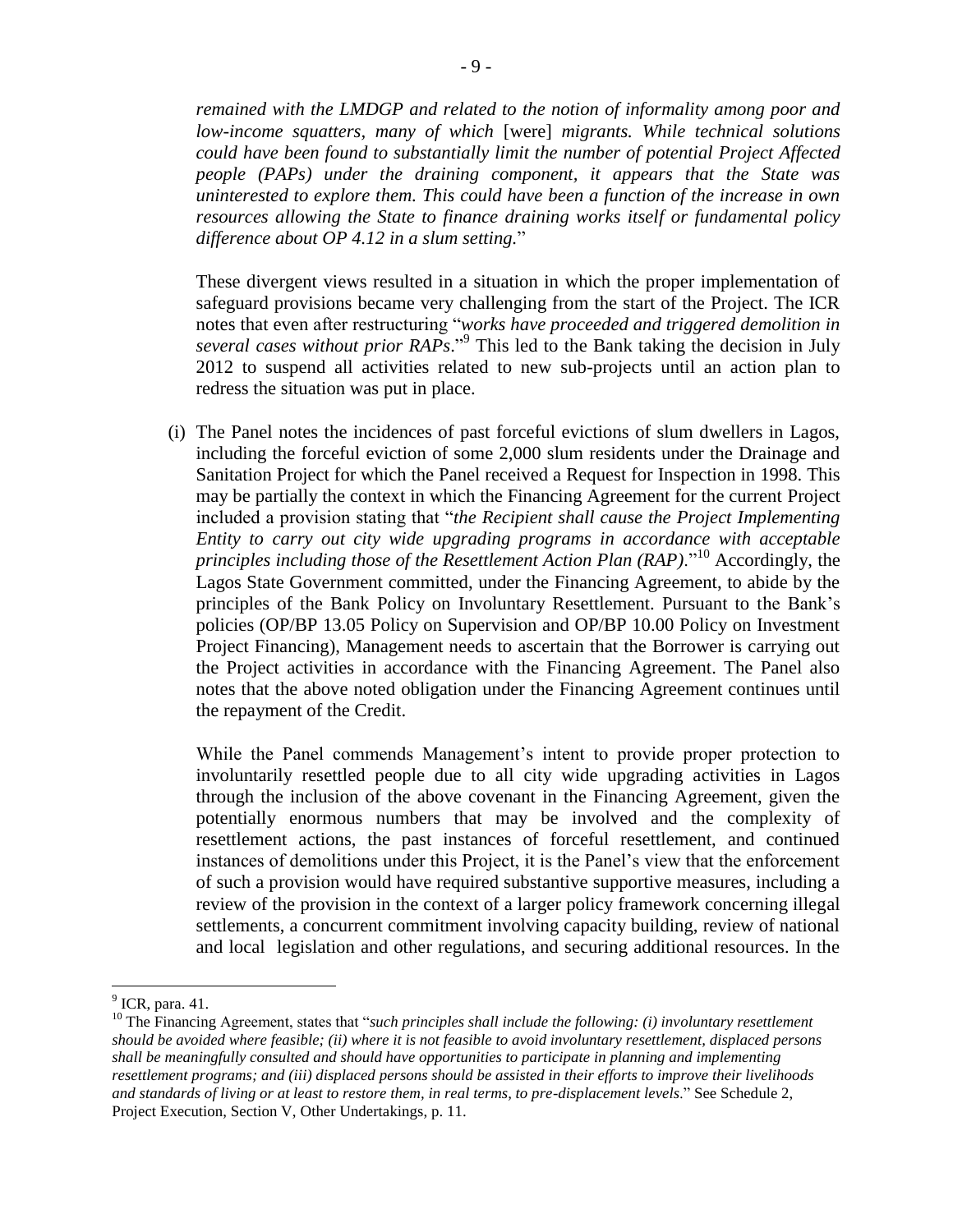absence of ensuring concrete measures that enable the operationalization of the provision in the Financing Agreement, the Panel believes that the Bank fell short of protecting the poor and vulnerable communities against forceful evictions.

(j) Finally, the Panel notes that the ICR recommends a stand-alone case study "*to extract lessons learned from LMDGP in a more systematic manner, provide in-depth analysis of the modalities of urban sector engagements in a mega-city like Lagos, and make recommendations towards the structure and manner of engagement in such settings*."<sup>11</sup> The Panel fully endorses this recommendation and suggests that such a case study analysis might be shared with the Board of Executive Directors.

# **H. Lessons Learned for Future Pilots**

28. During its meetings with the Requesters representatives (SERAC), the Panel was informed that the Lagos State Government initially denied the participation of SERAC in meetings designed to formulate the RAP. Furthermore, SERAC was not formally informed about any steps taken by the Lagos State Government in the context of the Pilot; it was only after Bank Management's intervention that SERAC was able to inform itself of the situation, thus remaining a fairly "*distant witness*" in the process, even though it was the legal representative of the Requesters. Towards the final stages of the Pilot, and following further direct intervention of Management, SERAC was able to play a more direct and proactive role in the proceedings. As stated earlier, the Panel observed the interaction between SERAC and the community, and the latter's expression of confidence in SERAC. The Panel also noted throughout the interaction with SERAC that they consistently went back to ascertain the community's wishes before proceeding with the next step.

29. An important lesson for future Pilots therefore is that the Panel needs to ensure that the mandate that is given to the Requesters' representative is made clear to all stakeholders, especially government authorities, thus ensuring that they remain a full participant and representative of the community and are well informed throughout implementation.

30. The selection by the communities themselves of eight representatives was an important process. There needs to be clearly defined and accepted procedures for consultation and representation, and a willingness of all stakeholders to abide by the established process.

## **I. Conclusion and Proposed Actions Moving Forward**

31. The Panel carefully reviewed the issues of community representation due to conflicting communications sent to the Panel as set forth in paragraphs 25-26 above. The Panel notes that the initial Request for Inspection was submitted by the Social and Economic Rights Action Center (SERAC) in Lagos, on behalf of "*individuals, families and groups living in the Badia area of Lagos State*". The Panel also notes that the majority of the eight selected community representatives expressed their satisfaction with the implementation of the Action Plan. While the Panel's Pilot process notes that the Panel will register the Request if the Requesters are not satisfied with the process, in this particular instance, after ascertaining that the majority of the

 $\overline{\phantom{a}}$  $11$  ICR, p. 23.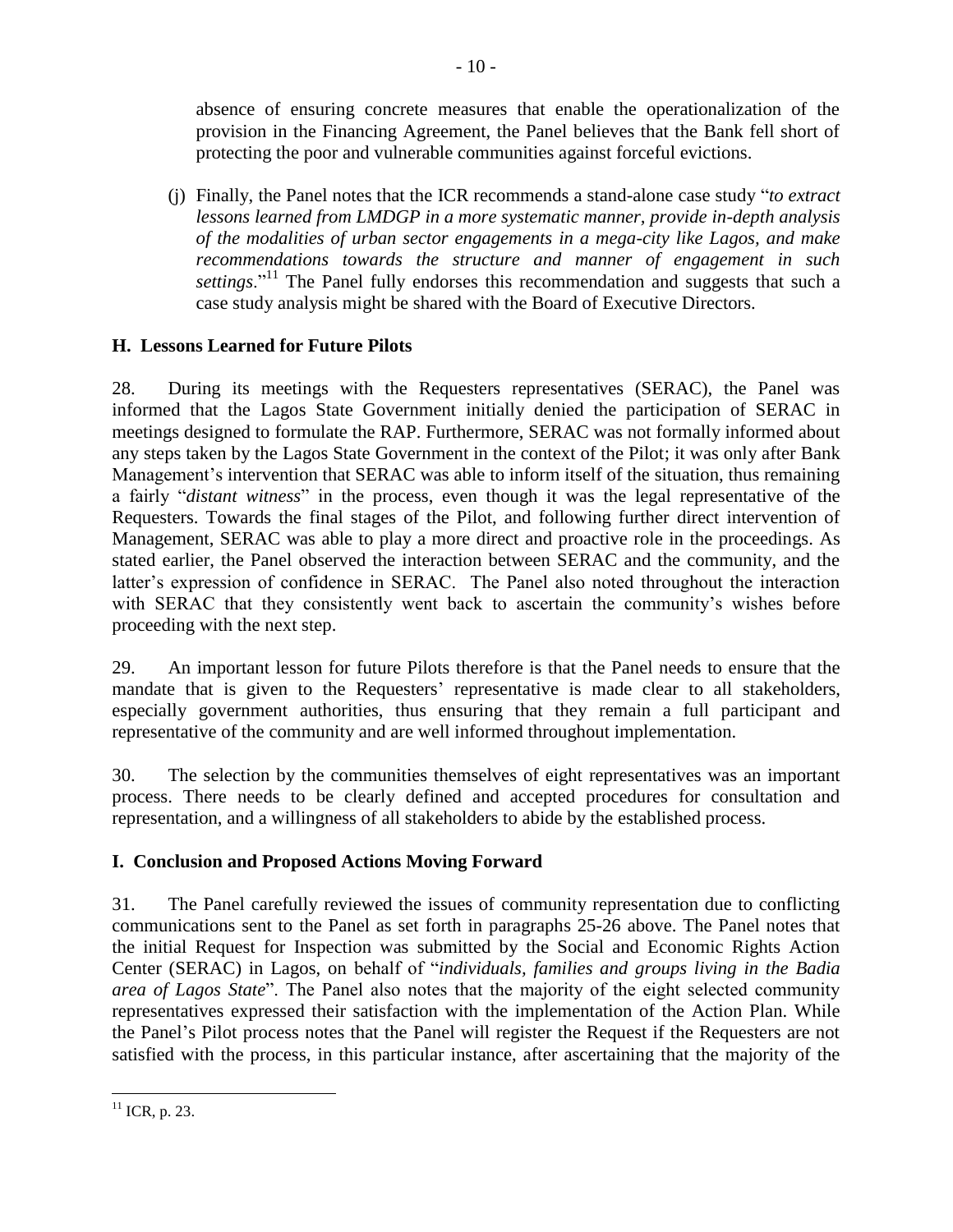community representatives expressed their satisfaction in writing and Management has taken adequate measures to address the remaining concerns related to the implementation of the Action Plan, the Panel has decided not to register the Request and thus conclude the Pilot process.<sup>12</sup>

32. Overall, the Panel considers that the implementation of the Pilot approach provided an opportunity to for the Lagos State Government and the Bank, together with SERAC, to speedily work together, thus allowing them to effectively (if not always perfectly) provide immediate compensation and thus relief to thousands of affected people. The Panel wishes to recognize and appreciate the concerted effort made by Management, at all levels, in support of this outcome.

33. In sum, the circumstances that prevailed under the Pilot were as follows: (i) there was an urgent need for immediate relief, (ii) the evictions had already occurred and the population was being dispersed, (iii) the Resettlement Action Plan was prepared retroactively under these conditions, (iv) the project was already closed, and (v) there was a fundamental difference in the perception that the Borrower and the Bank had regarding the affected people and their entitlements. In this situation, the Bank and SERAC, working with the Project authorities, had done their utmost to bring compensation to the affected individuals and families, and as of today, some 84.3% have already received their payments, with a firm action plan to complete the remainder. Thus, under these circumstances, in the Panel's view, the decision to implement the Pilot proved to be effective. However, the Panel recognizes that there were aspects of the Project that fell short of Bank safeguard requirements, and that there are important lessons for future projects involving resettlement in urban slums in a sustainable manner. Meanwhile, there have also been lessons learnt by all sides from the Pilot process itself.

34. In moving forward, however, and consistent with the decision to pursue the Pilot approach, the Panel wishes to assure itself that the process set in motion can be completed to the satisfaction of all claimants, and within a reasonable timeframe. To this end, the Panel notes the following:

- (a) Management's firm commitment to maintain oversight to the full conclusion of the payments to the affected people, as spelt out in Management's plan presented on July 14 (Annex V).
- (b) Management's commitment to inform the Board of Executive Directors on final RAP implementation.
- (c) The Panel's support for the proposal, as recommended in the ICR, to carry out a stand-alone case study to extract lessons learned from LMDGP in a more systematic manner, provide in-depth analysis of the modalities of urban sector engagements in a mega-city like Lagos, and make recommendations towards the structure and manner of engagement in such settings.
- (d) As stated in the document outlining the Pilot approach, the results and effectiveness of the pilot will be assessed by the end of 2015. The modalities for such an

 $\overline{\phantom{a}}$ <sup>12</sup> As per the procedures of the Pilot, namely, "*if the Requesters are satisfied that their concerns are being successfully addressed, and they so inform the Panel in writing, the Panel will not register the Request, and will issue a Notice of Non-Registration*."